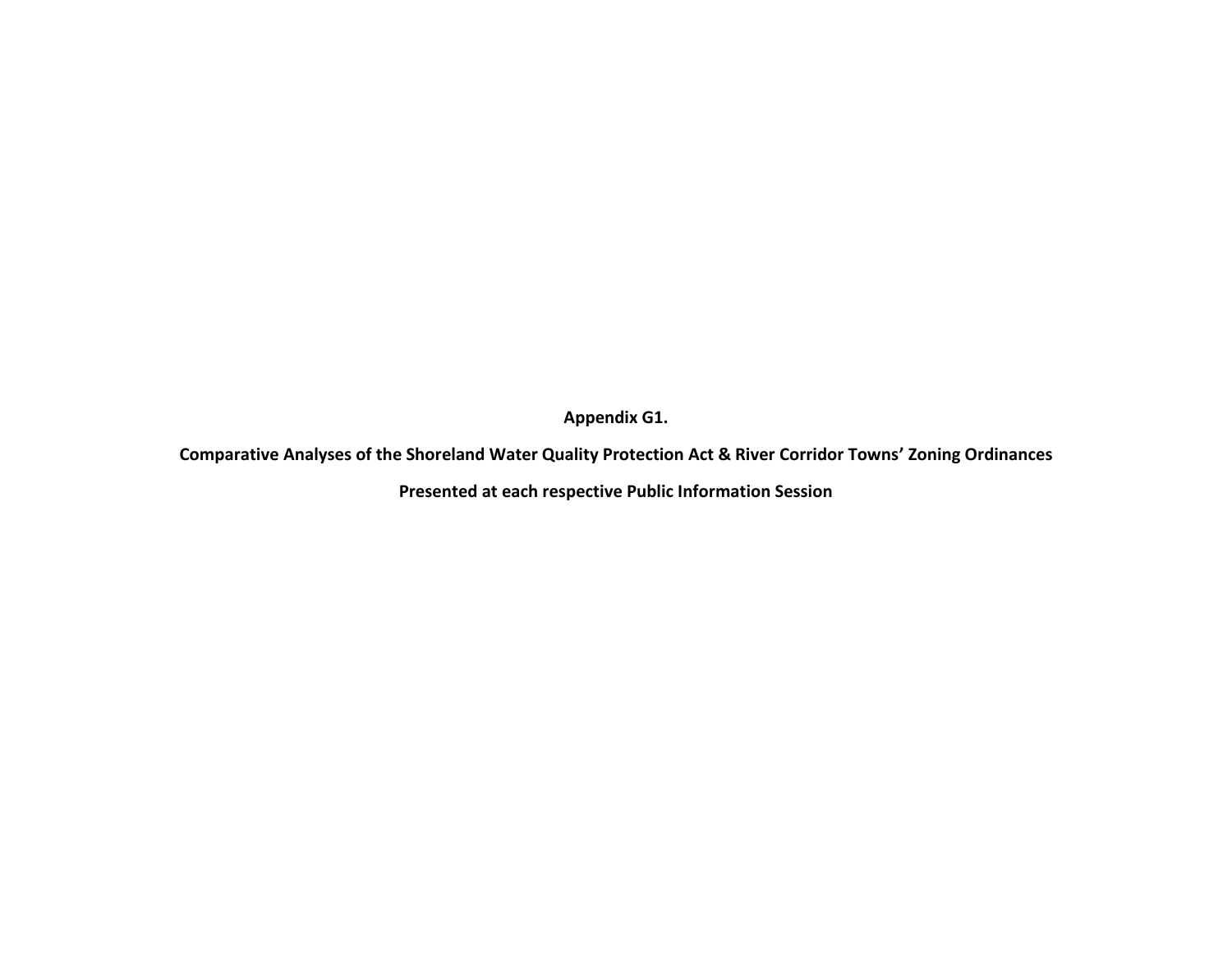## **Comparative Analysis of the Shoreland Water Quality Protection Act (SWQPA) regulations & the Town of Bradford's existing Zoning Ordinances**

| Regulation                  | SWQPA                                                                                                                               | <b>Local Zoning Ordinance</b>                                                                              |
|-----------------------------|-------------------------------------------------------------------------------------------------------------------------------------|------------------------------------------------------------------------------------------------------------|
| Establishment of salt       | Prohibited within 250 feet of the refence line*                                                                                     | Junkyards must conform to state regulation RSA 236                                                         |
| storage yards, automobile   |                                                                                                                                     | sections 111-129                                                                                           |
| junkyards, and solid or     |                                                                                                                                     |                                                                                                            |
| hazardous waste facilities  |                                                                                                                                     |                                                                                                            |
| Development                 | Primary structure must be setback 50 feet.<br>$\bullet$                                                                             | All structures must be setback 75 feet.                                                                    |
|                             | Accessory structures setback 20 feet.<br>$\bullet$                                                                                  |                                                                                                            |
|                             | Any land disturbances (construction, excavation or fill) require a<br>$\bullet$                                                     |                                                                                                            |
|                             | permit.                                                                                                                             |                                                                                                            |
|                             | No new septic systems within 75 feet.<br>$\bullet$                                                                                  |                                                                                                            |
|                             | Replacement septic systems must meet 75 ft. setback to extent<br>$\bullet$<br>practical.                                            |                                                                                                            |
| Construction of water       | NHDES permit needed                                                                                                                 | Not Addressed                                                                                              |
| dependent structures**      |                                                                                                                                     |                                                                                                            |
| Application of fertilizer & | No fertilizer shall be applied to vegetation or soils located within 25<br>$\bullet$                                                | Agriculture practices shall not cause an increase in                                                       |
| pesticides/herbicides***    | feet of the reference line of any public water other than slow or                                                                   | surface or groundwater contamination by pesticides<br>or other toxic or hazardous substances and that such |
|                             | controlled release fertilizers. All other fertilizers may be applied                                                                | use will not cause or contribute to soil erosion.                                                          |
|                             | outside of 50 feet of the highwater mark.                                                                                           |                                                                                                            |
| Maintenance of a            | None within 50 ft. except with applicator license.<br>$\bullet$                                                                     | See SWQPA                                                                                                  |
| <b>Waterfront Buffer</b>    | Removal of rocks and stumps require a permit unless to improve<br>$\bullet$<br>runoff control or planting in the Waterfront Buffer. |                                                                                                            |
|                             | No natural ground cover shall be removed except as necessary for a<br>$\bullet$                                                     |                                                                                                            |
|                             | 6-foot-wide foot path.                                                                                                              |                                                                                                            |
| Maintenance of a Natural    | A natural Woodland Buffer Shall be maintained within 150 feet of<br>$\bullet$                                                       | See SWQPA                                                                                                  |
| <b>Woodland Buffer</b>      | the reference line.                                                                                                                 |                                                                                                            |
|                             | At least 25% of the buffer, outside the Waterfront Buffer must<br>$\bullet$                                                         |                                                                                                            |
|                             | maintained in an unaltered state or improved with additional                                                                        |                                                                                                            |
|                             | vegetation.                                                                                                                         |                                                                                                            |
| Impervious surfaces         | No more than 30% of the area of a lot located within the protected<br>$\bullet$                                                     | Not Addressed                                                                                              |
|                             | shoreland shall be composed of impervious surfaces unless a                                                                         |                                                                                                            |
|                             | stormwater management plan is designed by an engineer.                                                                              |                                                                                                            |
|                             | If impervious surface area exceeds 20%, but is less than 30%, a<br>$\bullet$                                                        |                                                                                                            |
|                             | stormwater management system shall be implemented.                                                                                  |                                                                                                            |

\*For rivers, the ordinary highwater mark.

\*\*Dock, wharf, pier, breakwater, beach, boathouse, retaining wall, or launching ramp or other similar structure, or any part thereof built over, on or in the waters of the state. This includes hydroelectric facilities and all associated structures.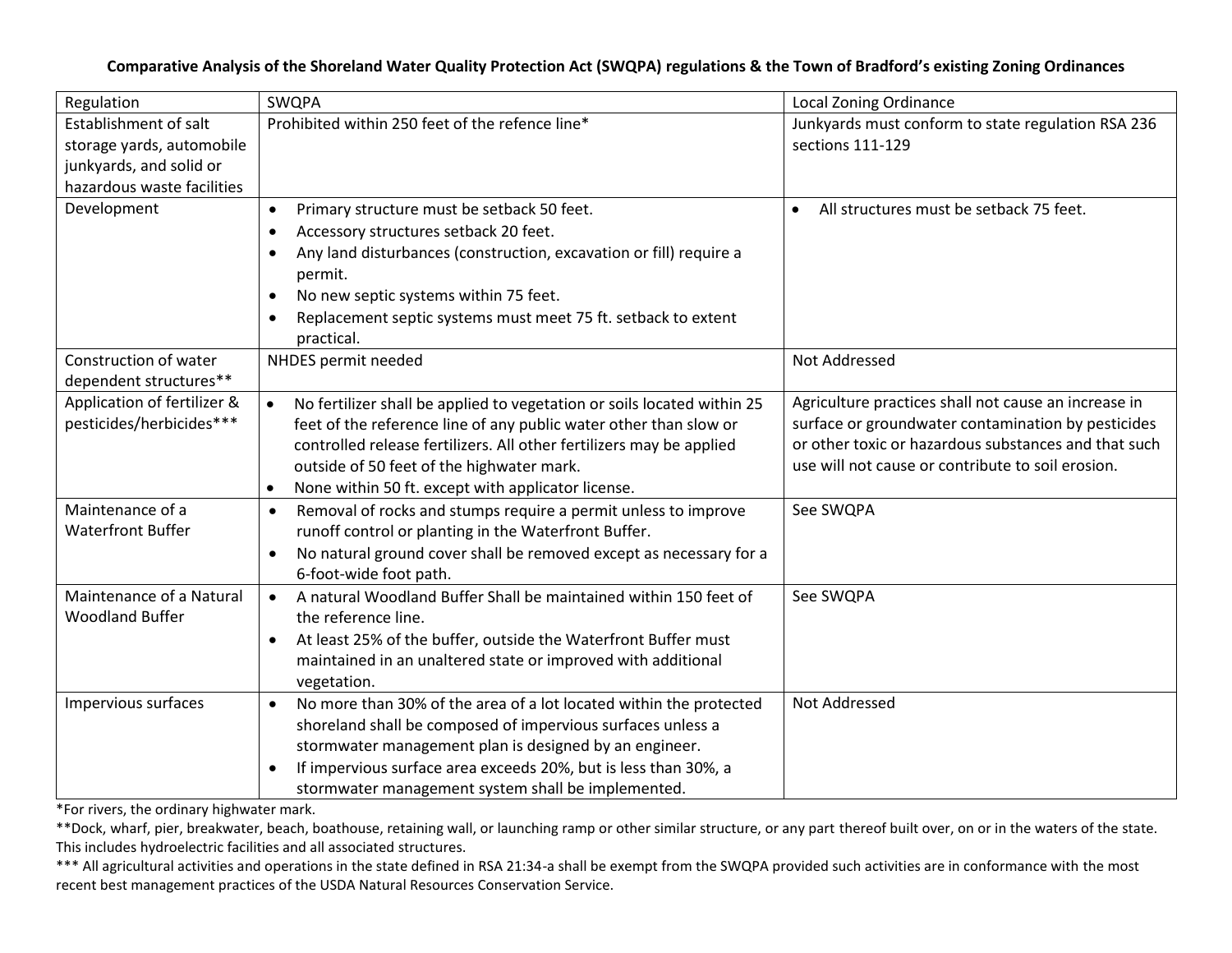|                                                         | Comparative Analysis of the Shoreland Water Quality Protection Act (SWQPA) regulations & the Town of Warner S existing Zoning Ordinances                                                                                                                                                                                                                                              |                                                                                                                                                                                                                                                                |
|---------------------------------------------------------|---------------------------------------------------------------------------------------------------------------------------------------------------------------------------------------------------------------------------------------------------------------------------------------------------------------------------------------------------------------------------------------|----------------------------------------------------------------------------------------------------------------------------------------------------------------------------------------------------------------------------------------------------------------|
| Regulation                                              | Shoreland Water Quality Protection Act (SWQPA) RSA 483-B                                                                                                                                                                                                                                                                                                                              | <b>Local Zoning Ordinance</b>                                                                                                                                                                                                                                  |
| Establishment of salt                                   | Prohibited within 250 feet of the reference line*                                                                                                                                                                                                                                                                                                                                     | No land in any district shall be used for storage or                                                                                                                                                                                                           |
| storage yards, automobile                               |                                                                                                                                                                                                                                                                                                                                                                                       | disposal of junk as described in the state laws.                                                                                                                                                                                                               |
| junkyards, and solid or                                 |                                                                                                                                                                                                                                                                                                                                                                                       |                                                                                                                                                                                                                                                                |
| hazardous waste facilities                              |                                                                                                                                                                                                                                                                                                                                                                                       |                                                                                                                                                                                                                                                                |
| Development                                             | Primary structure must be setback 50 feet from the reference line.<br>$\bullet$<br>Accessory structures setback 20 feet.<br>$\bullet$<br>Any land disturbances (construction, excavation or fill) require a<br>$\bullet$<br>permit.<br>No new septic systems within 75 feet.<br>$\bullet$<br>Replacement septic systems must meet 75 ft. setback to extent<br>$\bullet$<br>practical. | All structures must be setback 75 feet and 50%<br>$\bullet$<br>existing vegetation must remain as a buffer.<br>No excavation shall be permitted within 75 feet<br>$\bullet$<br>of a navigable river, or within 25 feet of any<br>other stream, river or brook. |
| Construction of water                                   | NHDES permit needed                                                                                                                                                                                                                                                                                                                                                                   | Not Addressed                                                                                                                                                                                                                                                  |
| dependent structures**                                  |                                                                                                                                                                                                                                                                                                                                                                                       |                                                                                                                                                                                                                                                                |
| Application of fertilizer &<br>pesticides/herbicides*** | No fertilizer shall be applied to vegetation or soils located within 25<br>$\bullet$<br>feet except limestone. Beyond 25 feet slow or controlled release<br>fertilizers may be used. All other fertilizers may be applied outside of<br>50 feet of the highwater mark.<br>No pesticides may be applied within 25 ft.<br>$\bullet$                                                     | Not Addressed                                                                                                                                                                                                                                                  |
| Maintenance of a<br><b>Waterfront Buffer</b>            | Removal of rocks and stumps require a permit unless to improve<br>$\bullet$<br>runoff control or planting in the Waterfront Buffer.<br>No natural ground cover shall be removed except as necessary for a<br>$\bullet$<br>6-foot-wide foot path.                                                                                                                                      | Not Addressed                                                                                                                                                                                                                                                  |
| Maintenance of a Natural<br><b>Woodland Buffer</b>      | A natural Woodland Buffer Shall be maintained within 150 feet of the<br>$\bullet$<br>reference line.<br>At least 25% of the buffer, outside the Waterfront Buffer must<br>$\bullet$<br>maintained in an unaltered state or improved with additional<br>vegetation.                                                                                                                    | Not Addressed                                                                                                                                                                                                                                                  |
| Impervious surfaces                                     | No more than 30% of the area of a lot located within the protected<br>$\bullet$<br>shoreland shall be composed of impervious surfaces unless a<br>stormwater management plan is designed by an engineer.<br>If impervious surface area exceeds 20%, but is less than 30%, a<br>$\bullet$<br>stormwater management system shall be implemented.                                        | Not Addressed                                                                                                                                                                                                                                                  |

### **Comparative Analysis of the Shoreland Water Quality Protection Act (SWQPA) regulations & the Town of Warner's existing Zoning Ordinances**

\*For rivers, the ordinary highwater mark.

\*\*Dock, wharf, pier, breakwater, beach, boathouse, retaining wall, or launching ramp or other similar structure, or any part thereof built over, on or in the waters of the state. This includes hydroelectric facilities and all associated structures.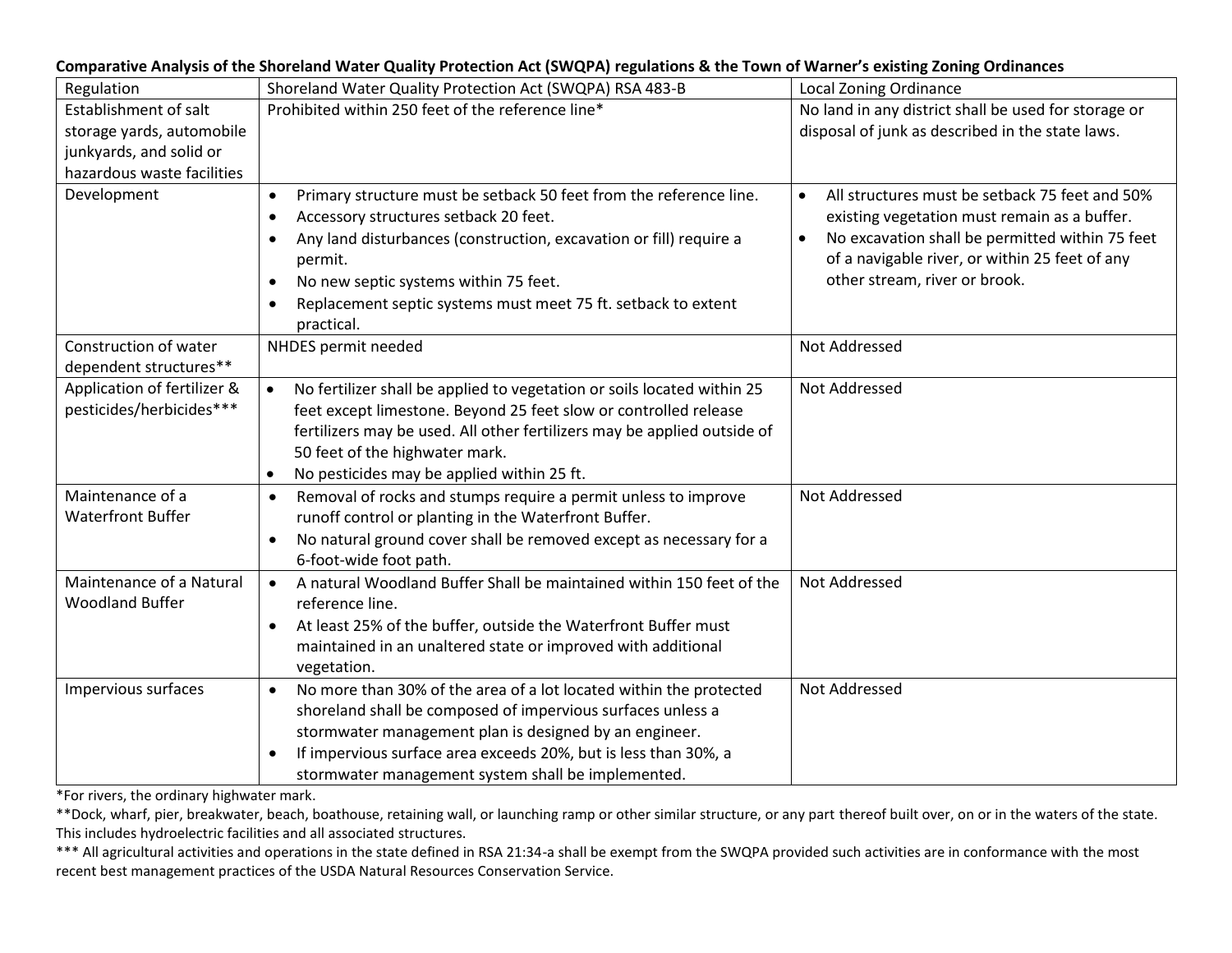# **Comparative Analysis of the Shoreland Water Quality Protection Act (SWQPA) regulations & the Town of Sutton's existing Zoning Ordinances**

| Regulation                                                                                                  | Shoreland Water Quality Protection Act (SWQPA)                                                                                                                                                                                                                                                                                                                | Local Zoning Ordinance                                                                                                                                                                                                                                                                                                                                                                                                                                                                                                                                               |
|-------------------------------------------------------------------------------------------------------------|---------------------------------------------------------------------------------------------------------------------------------------------------------------------------------------------------------------------------------------------------------------------------------------------------------------------------------------------------------------|----------------------------------------------------------------------------------------------------------------------------------------------------------------------------------------------------------------------------------------------------------------------------------------------------------------------------------------------------------------------------------------------------------------------------------------------------------------------------------------------------------------------------------------------------------------------|
| Establishment of salt storage<br>yards, automobile junkyards,<br>and solid or hazardous waste<br>facilities | Prohibited within 250 feet of the reference line*.                                                                                                                                                                                                                                                                                                            | Junkyards must conform to state regulation RSA 236 sections 111-<br>129                                                                                                                                                                                                                                                                                                                                                                                                                                                                                              |
| Development                                                                                                 | Primary structure must be setback 50 feet.<br>$\bullet$<br>Accessory structures setback 20 feet.<br>$\bullet$<br>Any land disturbances (construction, excavation or fill) require a<br>$\bullet$<br>permit.<br>No new septic systems within 75 feet.<br>$\bullet$<br>Replacement septic systems must meet 75 ft. setback to extent<br>$\bullet$<br>practical. | Buildings must be setback 75 feet from reference line.<br>$\bullet$<br>Septic tanks must be setback 75 feet. Leaching fields must be<br>$\bullet$<br>setback 50 feet from "poorly drained" or "very poorly<br>drained" soils.<br>If the receiving soil down gradient has a percolation rate faster<br>than 2 minutes per inch, the setback shall be 125 feet from<br>the reference line.<br>A setback of 100 feet shall be followed for soils with restrictive<br>layers within 18 inches of the natural soil surface.<br>All other soil conditions: 75-foot setback |
| Construction of water<br>dependent structures**                                                             | NHDES permit needed                                                                                                                                                                                                                                                                                                                                           | Not Addressed                                                                                                                                                                                                                                                                                                                                                                                                                                                                                                                                                        |
| Application of fertilizer &<br>pesticides/herbicides***                                                     | No fertilizer shall be applied to vegetation or soils located within 25<br>$\bullet$<br>feet of the reference line of any public water other than slow or<br>controlled release fertilizers. All other fertilizers may be applied<br>outside of 50 feet of the highwater mark.<br>None within 50 ft. except with applicator license.<br>$\bullet$             | Agricultural application of sludge must maintain a 100-foot buffer<br>from all surface waters.                                                                                                                                                                                                                                                                                                                                                                                                                                                                       |
| Maintenance of a<br><b>Waterfront Buffer</b>                                                                | Removal of rocks and stumps require a permit unless to improve<br>$\bullet$<br>runoff control or planting in the Waterfront Buffer.<br>No natural ground cover shall be removed except as necessary for a<br>$\bullet$<br>6-foot-wide foot path.                                                                                                              | See SWQPA                                                                                                                                                                                                                                                                                                                                                                                                                                                                                                                                                            |
| Maintenance of a Natural<br><b>Woodland Buffer</b>                                                          | A natural Woodland Buffer Shall be maintained within 150 feet of<br>$\bullet$<br>the reference line.<br>At least 25% of the buffer, outside the Waterfront Buffer must<br>$\bullet$<br>maintained in an unaltered state or improved with additional<br>vegetation.                                                                                            | See SWQPA                                                                                                                                                                                                                                                                                                                                                                                                                                                                                                                                                            |
| Impervious surfaces                                                                                         | No more than 30% of the area of a lot located within the protected<br>$\bullet$<br>shoreland shall be composed of impervious surfaces unless a<br>stormwater management plan is designed by an engineer.<br>If impervious surface area exceeds 20%, but is less than 30%, a<br>$\bullet$<br>stormwater management system shall be implemented.                | Not Addressed                                                                                                                                                                                                                                                                                                                                                                                                                                                                                                                                                        |

\*For rivers, the ordinary high water mark

\*\*Dock, wharf, pier, breakwater, beach, boathouse, retaining wall, or launching ramp or other similar structure, or any part built over, on or in the waters of the state. This includes hydroelectric facilities and all associated structures.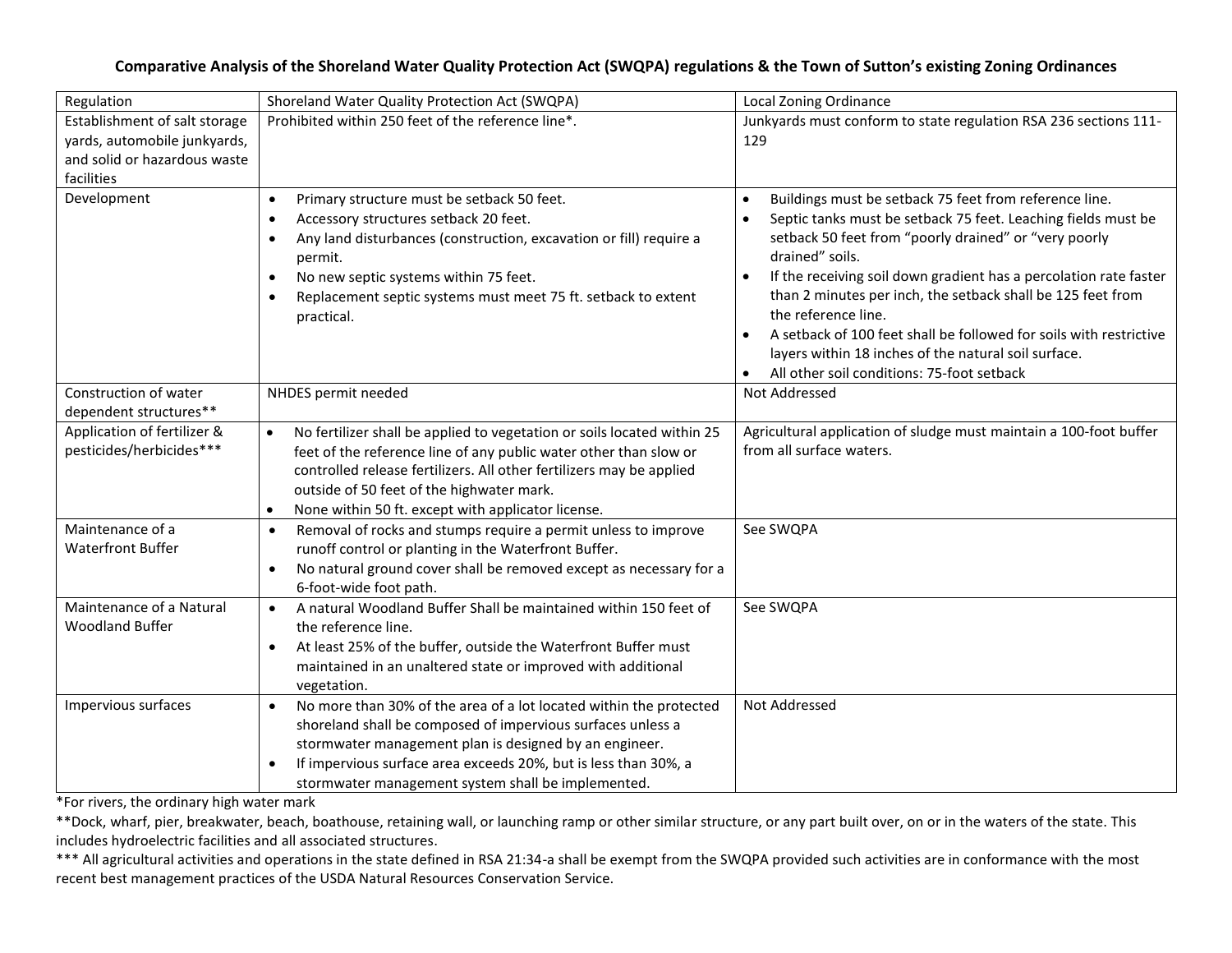| Regulation                  | Shoreland Water Quality Protection Act (SWQPA)                                            | <b>Local Zoning Ordinance</b>                              |
|-----------------------------|-------------------------------------------------------------------------------------------|------------------------------------------------------------|
| Establishment of salt       | Prohibited within 250 feet of the reference line*.                                        | Prohibited within the Groundwater Protection               |
| storage yards, automobile   |                                                                                           | <b>District</b>                                            |
| junkyards, and solid or     |                                                                                           |                                                            |
| hazardous waste facilities  |                                                                                           |                                                            |
| Development                 | Primary structure must be setback 50 feet.<br>$\bullet$                                   | Primary and accessory buildings must be                    |
|                             | Accessory structures setback 20 feet.<br>$\bullet$                                        | setback 50 feet.                                           |
|                             | Any land disturbances (construction, excavation or fill) require a permit.<br>$\bullet$   | Accessory buildings may be approved to within<br>$\bullet$ |
|                             | No new septic systems within 75 feet.<br>$\bullet$                                        | 20 feet of a river via special exception.                  |
|                             | Replacement septic systems must meet 75 ft. setback to extent<br>$\bullet$                |                                                            |
|                             | practical.                                                                                |                                                            |
| Construction of water       | NHDES permit needed                                                                       | Not Addressed                                              |
| dependent structures**      |                                                                                           |                                                            |
| Application of fertilizer & | No fertilizer shall be applied to vegetation or soils located within 25 feet<br>$\bullet$ | Not Addressed                                              |
| pesticides/herbicides***    | of the reference line of any public water other than slow or controlled                   |                                                            |
|                             | release fertilizers. All other fertilizers may be applied outside of 50 feet              |                                                            |
|                             | of the highwater mark.                                                                    |                                                            |
|                             | None within 50 ft. except with applicator license.<br>$\bullet$                           |                                                            |
| Maintenance of a            | Removal of rocks and stumps require a permit unless to improve runoff<br>$\bullet$        | See SWQPA                                                  |
| <b>Waterfront Buffer</b>    | control or planting in the Waterfront Buffer.                                             |                                                            |
|                             | No natural ground cover shall be removed except as necessary for a 6-<br>$\bullet$        |                                                            |
|                             | foot-wide foot path.                                                                      |                                                            |
| Maintenance of a Natural    | A natural Woodland Buffer Shall be maintained within 150 feet of the<br>$\bullet$         | See SWQPA                                                  |
| <b>Woodland Buffer</b>      | reference line.                                                                           |                                                            |
|                             | At least 25% of the buffer, outside the Waterfront Buffer must<br>$\bullet$               |                                                            |
|                             | maintained in an unaltered state or improved with additional                              |                                                            |
|                             | vegetation.                                                                               |                                                            |
| Impervious surfaces         | No more than 30% of the area of a lot located within the protected<br>$\bullet$           | Within the Groundwater Protection District, any            |
|                             | shoreland shall be composed of impervious surfaces unless a                               | use that will render 15% or more than 2,500 sq. ft.        |
|                             | stormwater management plan is designed by an engineer.                                    | of any lot, whichever is great, is prohibited.             |
|                             | If impervious surface area exceeds 20%, but is less than 30%, a<br>$\bullet$              |                                                            |
|                             | stormwater management system shall be implemented.                                        |                                                            |

# **Comparative Analysis of the Shoreland Water Quality Protection Act (SWQPA) regulations & the Town of Webster's existing Zoning Ordinances**

\*For rivers, the ordinary high water mark

\*\*Dock, wharf, pier, breakwater, beach, boathouse, retaining wall, or launching ramp or other similar structure, or any part built over, on or in the waters of the state.